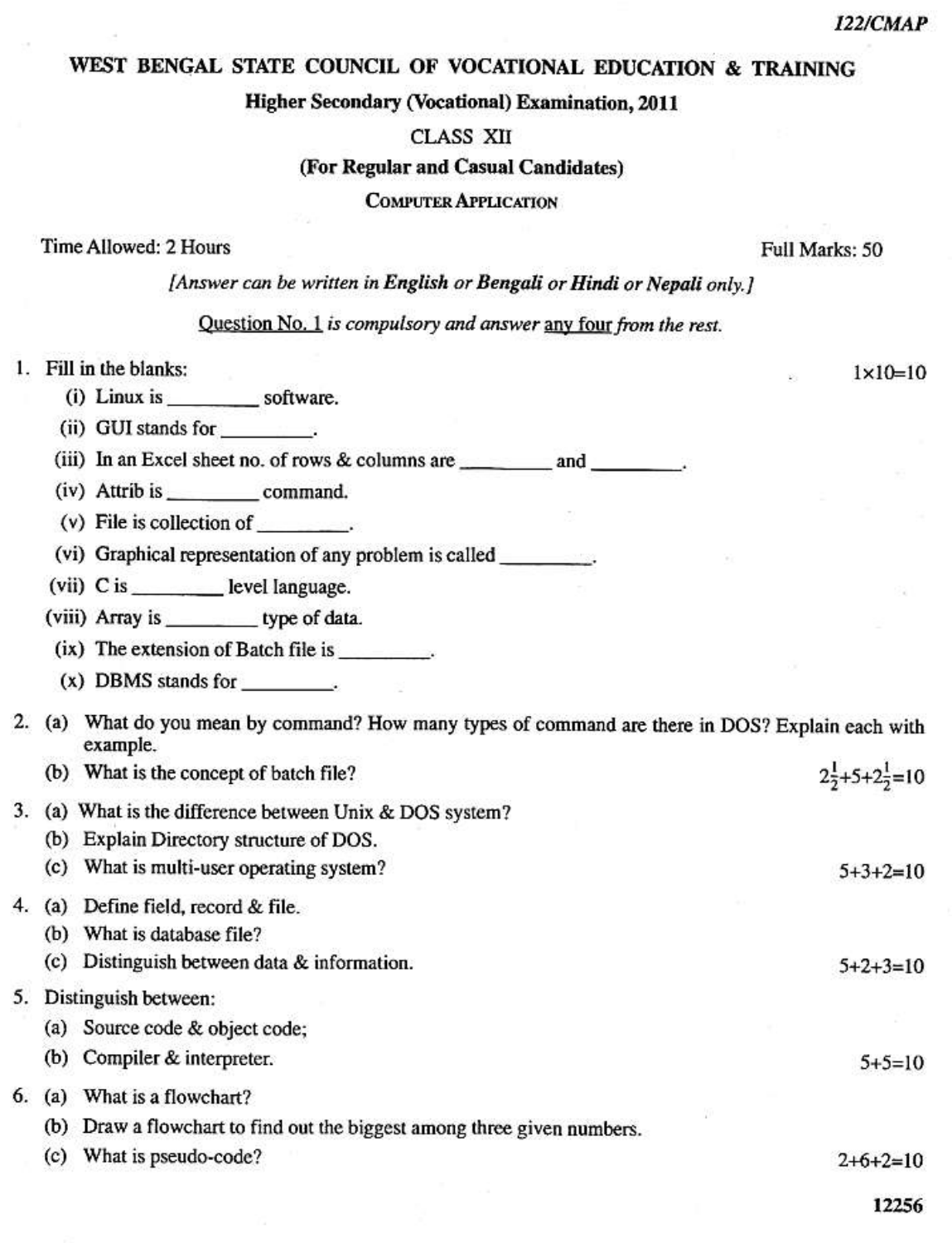| 7. | (a) Explain increment and decrement operator in C programming.                               |                    |
|----|----------------------------------------------------------------------------------------------|--------------------|
|    | (b) What is conditional operator?                                                            |                    |
|    | (c) What will be the output for the following-                                               |                    |
|    | main()                                                                                       |                    |
|    |                                                                                              |                    |
|    | int $m = 5$ , x, y;                                                                          |                    |
|    | $x = m + +$ ; $y = + + m$ ;                                                                  |                    |
|    | Print f ("x = %d, y = %d", x, y);<br>ł                                                       | $4 + 2 + 4 = 10$   |
|    |                                                                                              |                    |
| 8. | (a) What do you mean by loop?                                                                |                    |
|    | (b) What is the basic difference between while & do-while loop?                              |                    |
|    | (c) Write a C prog. to calculate average of some numbers within an array.                    | $2+3+5=10$         |
|    | [Bengali Version]                                                                            |                    |
|    | [বাংলা অথবা ইংরাজী অথবা হিন্দী অথবা নেপালীতে উত্তর লেখা যাবে।]                               |                    |
|    | প্রথম প্রশ্নটির উত্তর দেওয়া আবশ্যিক।                                                        |                    |
|    | পরবর্তী প্রশ্নগুলোর মধ্যে থেকে যে কোন তিনটি প্রশ্নের উত্তর দাও।                              |                    |
|    | ১। নিম্নলিখিতগুলির শূন্যস্থান পূরণ কর ঃ                                                      | 2x20=20            |
|    | (i) লীনাক্স হল __________ সফট্ওয়ার।                                                         |                    |
|    | (ii) জি.ইউ.আই.-এর মানে হল __________।                                                        |                    |
|    | (iii) একটি এক্সেল শীটে __________ সংখ্যক সারি এবং __________ সংখ্যক উল্লম্ব সারি থাকে।       |                    |
|    |                                                                                              |                    |
|    | $(iv)$ আট্ৰিব হল ___________ কম্যান্ড ৷                                                      |                    |
|    | (v) ফাইল হল __________________-এর সমাহার।                                                    |                    |
|    | (vi) যে কোন সমস্যার গ্র্যাফিক্যাল আকার হল __________।                                        |                    |
|    | (vii) সি হল<br>্রেভেল ল্যাঙ্গুয়েজ।                                                          |                    |
|    | (viii) অ্যারে হল _________ প্রকার ডেটা।                                                      |                    |
|    | $(ix)$ ব্যাচ ফাইলের এক্সটেনশন হল $\frac{1}{x}$                                               |                    |
|    | (x) ডি.বি.এম.এস.-এর মানে হল ________।                                                        |                    |
|    | ২। (ক) কম্যান্ড বলতে কি বোঝ? কত রকমের কম্যান্ড ডস্-এ হয়? উদাহরণ সহযোগে প্রতিটি ব্যাখ্যা কর। |                    |
|    | (খ) ব্যাচ ফাইলের ধারণাটা কি?                                                                 | $23 + 6 + 25 = 50$ |
|    | ৩। (ক) ইউনিক্স এবং ডস্ সিস্টেমের পার্থক্য কি?                                                |                    |
|    | (খ) ডস্-এর ডাইরেক্টরী স্ট্রাকচার ব্যাখ্যা কর।                                                |                    |
|    | (গ) মাল্টিইউজার অপারেটিং সিস্টেম কি?                                                         | $6+0+5=0$          |
|    |                                                                                              | 12256              |